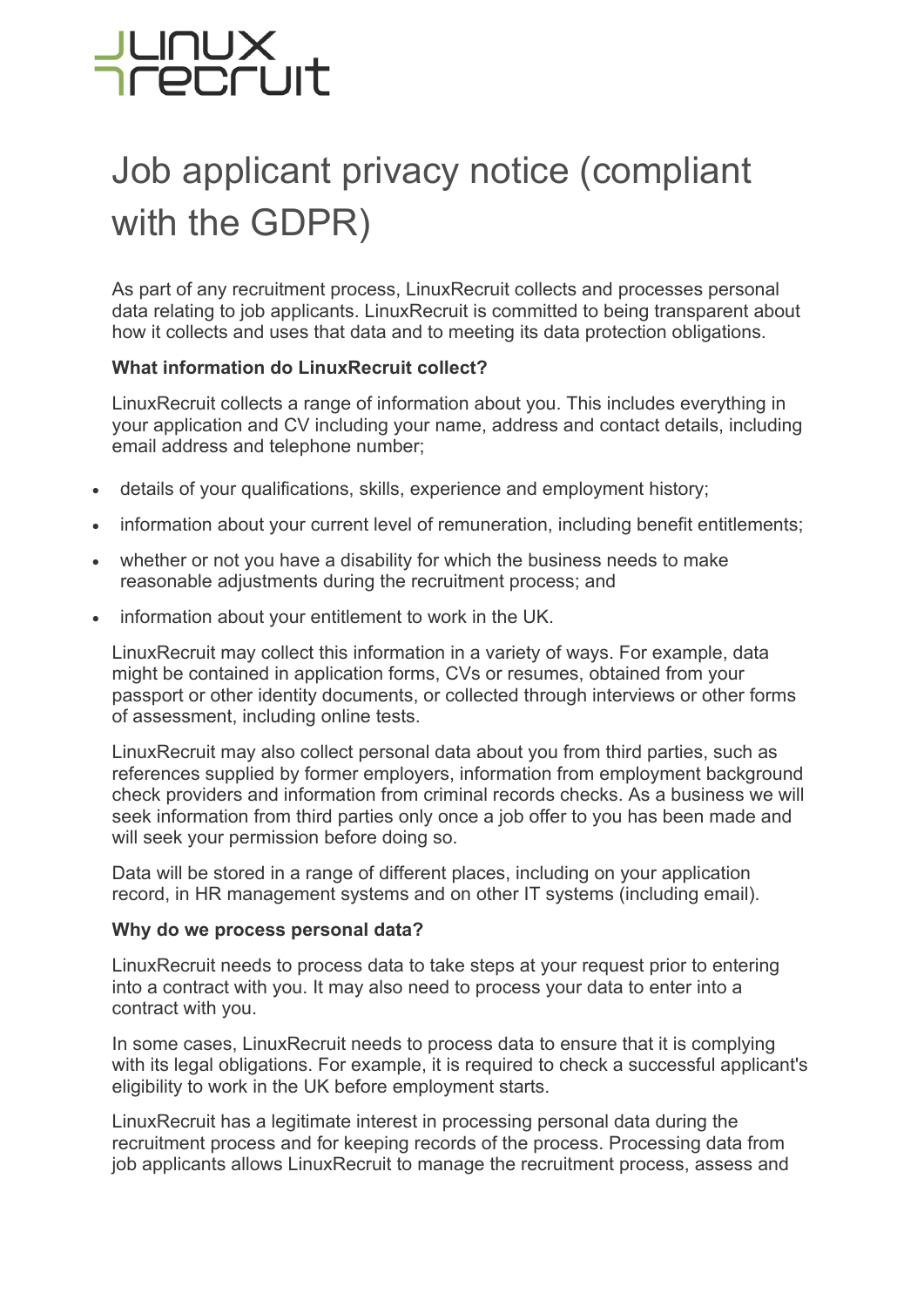# LINUX<br>ITECTUIT

confirm a candidate's suitability for employment and decide to whom to offer a job. LinuxRecruit may also need to process data from job applicants to respond to and defend against legal claims.

LinuxRecruit may process special categories of data, such as information about ethnic origin, sexual orientation or religion or belief, to monitor recruitment statistics. It may also collect information about whether or not applicants are disabled to make reasonable adjustments for candidates who have a disability. LinuxRecruit processes such information to carry out its obligations and exercise specific rights in relation to employment.

For some roles, LinuxRecruit is obliged to seek information about criminal convictions and offences. Where LinuxRecruit seeks this information, it does so because it is necessary for it to carry out its obligations and exercise specific rights in relation to employment.

LinuxRecruit will not use your data for any purpose other than the recruitment exercise for which you have applied.

### OR

If your application is unsuccessful, LinuxRecruit may keep your personal data on file in case there are future employment opportunities for which you may be suited. The business will ask for your consent before it keeps your data for this purpose and you are free to withdraw your consent at any time.

### **Who has access to data?**

Your information may be shared internally for the purposes of the recruitment exercise. This includes; members of the HR and recruitment team, interviewers involved in the recruitment process, managers in the business area with a vacancy and IT staff if access to the data is necessary for the performance of their roles.

LinuxRecruit will not share your data with third parties, unless your application for employment is successful and it makes you an offer of employment. LinuxRecruit will then share your data with; former employers to obtain references for you, employment background check providers to obtain necessary background checks and the Disclosure and Barring Service to obtain necessary criminal records checks.

LinuxRecruit will not transfer your data outside the European Economic Area.

# **How does the organisation protect data?**

LinuxRecruit takes the security of your data seriously. It has internal policies and controls in place to ensure that your data is not lost, accidentally destroyed, misused or disclosed, and is not accessed except by our employees in the proper performance of their duties. [Provide more detail of internal policies and controls, eg systems restrictions.]

# **For how long does the business keep data?**